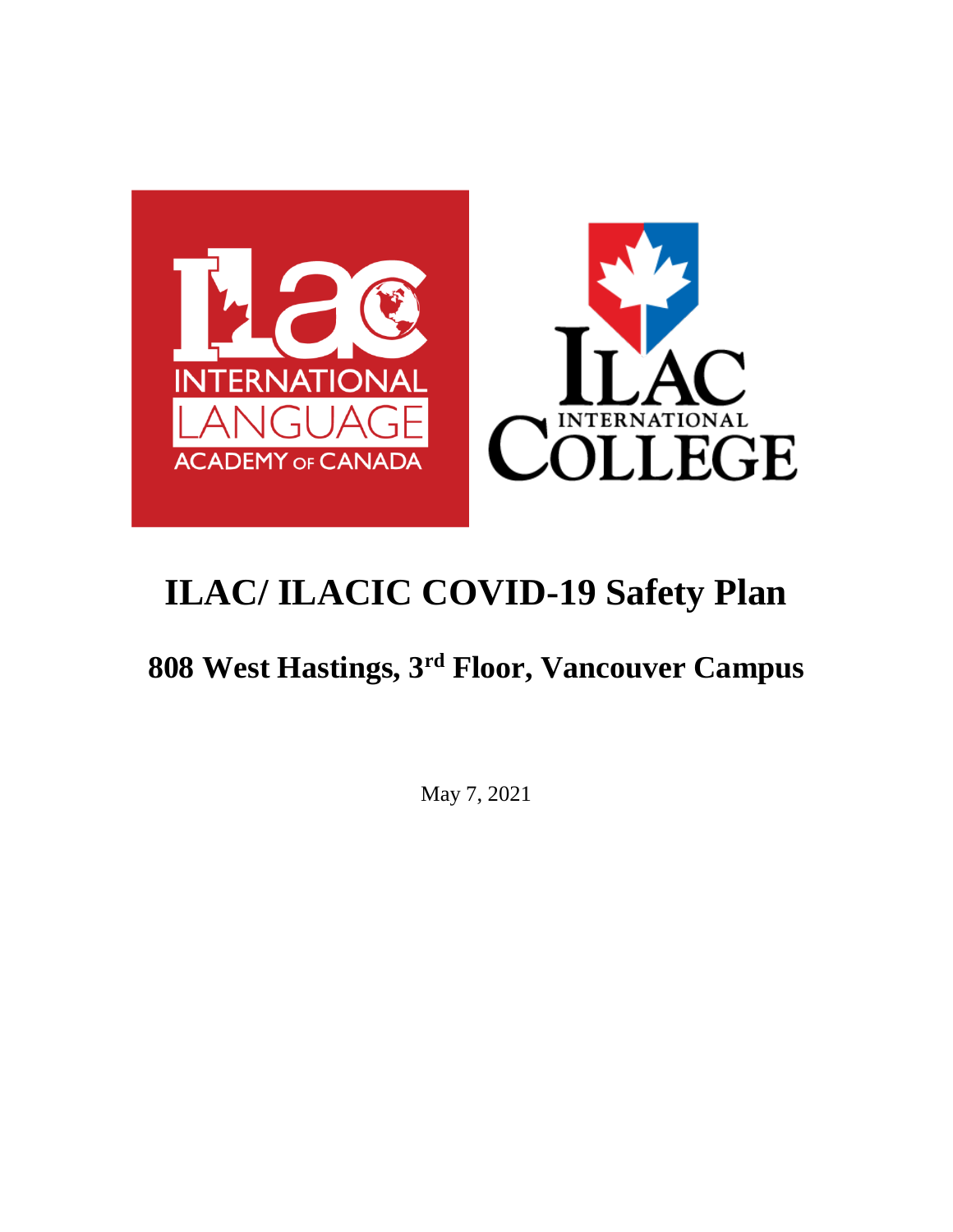# **ILAC/ ILACIC COVID-19 Safety Plan**<br>808 West Hastings, 3<sup>rd</sup> Floor, Vancouver campus

## **TABLE OF CONTENT**

| If a case turns up at an ILAC/ILACIC campus. Case Management and Communication Plan11 |
|---------------------------------------------------------------------------------------|
|                                                                                       |
|                                                                                       |
|                                                                                       |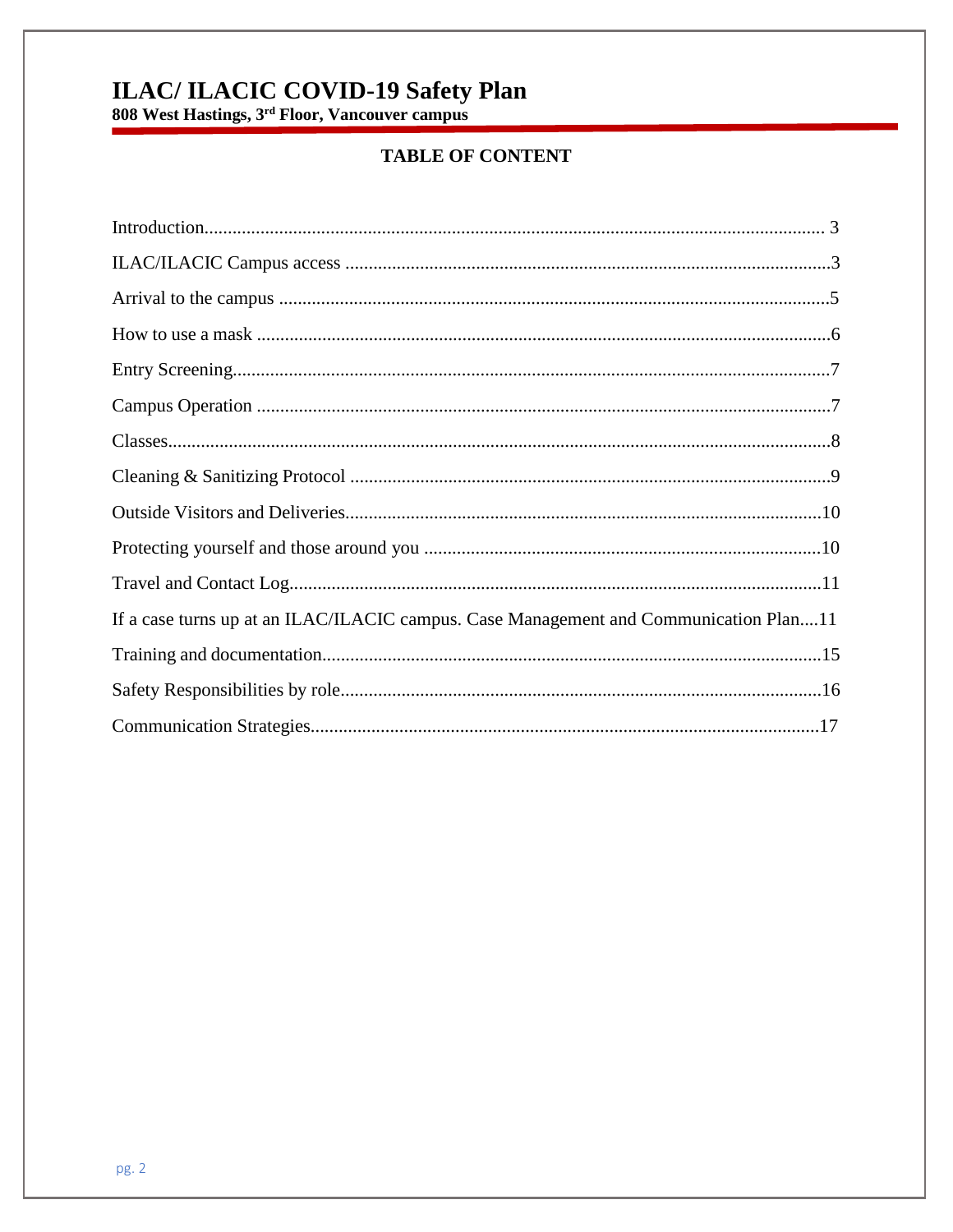**808 West Hastings, 3rd Floor, Vancouver campus**

The British Columbia (B.C.) Provincial Health Officer has advised that it is safe for British Columbia to move to Phase 3 of reopening schools.

Independent schools such as International Language Academy of Canada (ILAC) and ILAC International College (ILACIC) are required to prepare a *"return-to-school plan"* for its staff, students and visitors.

The virus that causes COVID-19 spreads in several ways, including through droplets when a person coughs or sneezes, and from touching a contaminated surface before touching the face. Higher risk situations require adequate protocols to address the risk.

- The risk of person-to-person transmission is increased the closer you come to other people, the amount of time you spend near them, and the number of people you come near or in contact with. Physical distancing measures help mitigate this risk.
- The risk of surface transmission is increased when many people are in contact with the same surfaces, and when those contacts happen in short intervals of time. Effective cleaning and hygiene practices must be used to help mitigate this risk.

The ILAC/ILACIC COVID-19 Safety Plan has been developed by Management after conducting a risk assessment of the 808 West Hastings  $3<sup>rd</sup>$  Floor Campus and identified levels of possible risk(s) to ILAC/ILACIC staff, students and visitors while onsite. As a result of this assessment, ILAC/ILACIC has prepared guidelines and other measures to address the risk of possible Covid-19 exposure that may impact ILAC/ILACIC staff, students and visitors. 808 West Hastings 3<sup>rd</sup> Floor campus is classified as a workplace for staff and a school for students.

As a workplace the Campus must comply with Workers Compensation Act OCCUPATIONAL HEALTH AND SAFETY REGULATION B.C. Reg. 296/97.

Specific parts of the ILAC/ILACIC COVID-19 Safety Plan will be posted at all entry points where it will be readily visible to ILAC/ILACIC staff, students and visitors. The ILAC/ILACIC COVID-19 Guide will also be uploaded to SharePoint and available as a printed out, sheetprotected copy at each ILAC/ILACIC Campus.

#### **1. ILAC/ILACIC Campus Access**

ILAC/ILACIC staff, students and visitors who have symptoms of COVID-19, have travelled outside Canada in the last 14 days, or have been in in close contact with a person confirmed to have been infected by COVID-19 must self-isolate for 14 days in accordance with guidelines from the [BC Centre for Disease Control](http://www.bccdc.ca/health-info/diseases-conditions/covid-19/about-covid-19/if-you-are-sick) (BCCDC).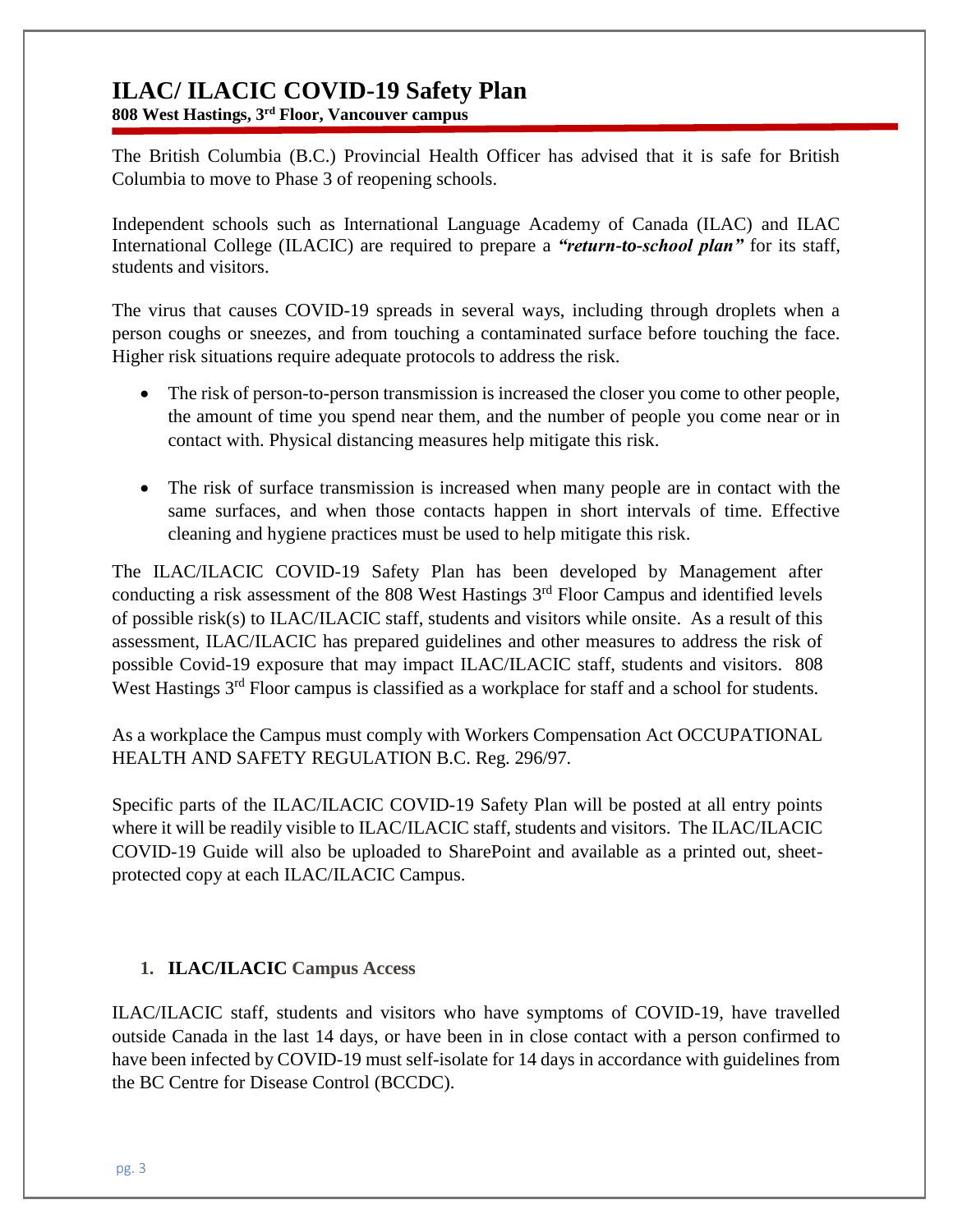**808 West Hastings, 3rd Floor, Vancouver campus**

ILAC/ILACIC staff is directed to visit BCCDC at the site listed below for additional information. <http://www.phsa.ca/our-services/programs-services/bc-centre-for-disease-control>

Signage indicating that ILAC/ILACIC staff, students and visitors exhibiting COVID-19-like symptoms are not allowed to enter the ILAC/ILACIC campus must be posted at each entry point.

ILAC/ILACIC staff and students are required to complete daily screening in the morning prior arriving to ILAC Campus, and follow the recommendations at the end of the screening. The daily screening form must be fully completed and signed by ILAC/ILACIC staff and students prior to being permitted to enter the Campus or any designated restricted area(s).

The screening tool is available on the SharePoint under Work @ ILAC section. <https://ilacinc.sharepoint.com/sites/ILAC/SitePages/ILAC-Screening-Tool.aspx>

Visitors will be addressed on an "as needed basis" on their arrival to the Campus.

Work and Class schedules will have staggered start and end time to eliminate potential crowding at entry and exit locations, in addition to accommodating the physical distancing requirement of at least 6 feet.

One-way entry only and one-way exit only systems will be designated.

Doors that are either propped open, automated, or manually operated will also be designated.

Communal doors within the Campus area will remain open where possible throughout the workday to reduce contact with door handles.

It is essential that ILAC/ILACIC staff and students do not congregate at the building entrance, lobby, or exits to the building in order to ensure physical distancing on arrival and departure.

When approaching the building, please maintain 2m (6 feet) physical distancing to ensure compliance will all applicable requirements.

Smoking in front of the entrance and within a 6 meters radius from the entrance is not allowed. All other smoking bylaws apply.

Directive and physical distancing signage will be posted throughout the ILAC/ILACIC leased space as required by governing authorities.

Hand sanitizer is available to everyone at the designated entrance area.

The main door on 808 West Hastings street level is designated as "Entrance only", and available for staff and students.

Campus access is available by stairwell only at this time.

The stairwell on the right side of the elevator lobby is "Entrance only" access to ILAC/ILACIC campus on the 3rd floor, and available for staff and students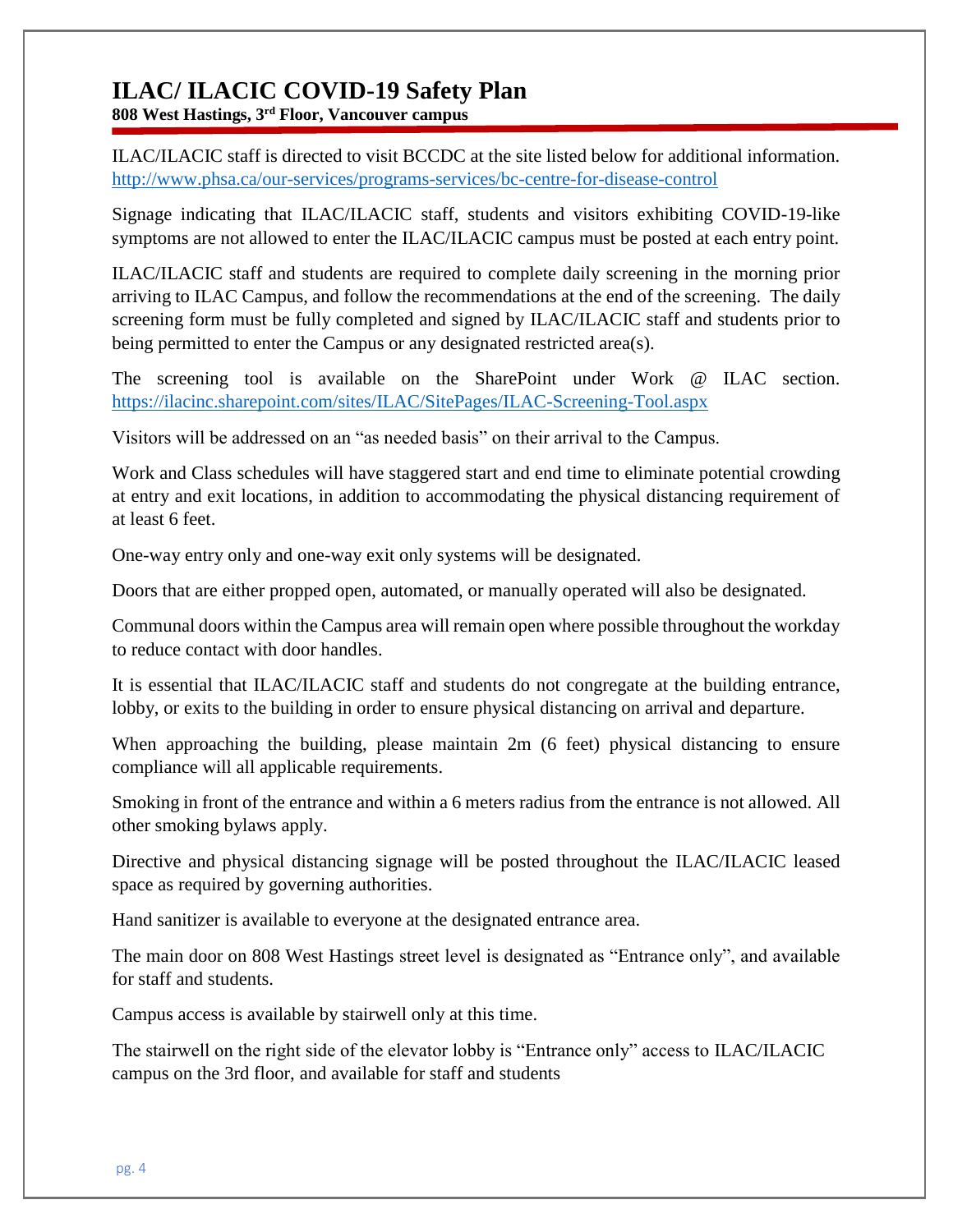**808 West Hastings, 3rd Floor, Vancouver campus**

Everyone taking stairs is required to maintain a distance of minimum of 6 feet in between to meet physical distancing requirement.

Directive and physical distancing signage is installed.

Handrails and doors handles are sanitized frequently to disinfect surface areas and touch points.

The stairwell used for a campus arrival is not available for exit, except of the event of emergency evacuation, where both stairwells on the 3rd floor will be used as per emergency evacuations protocols of the 808 West Hastings, 3rd floor (WHB) campus.

When exiting ILAC/ILACIC campus please use the stairwell located at the southwest corner of the campus (beside the mens washroom) as that stairwell is designated for "Exit only".

#### **2. Arrival to the Campus:**

A nominated ILAC/ILACIC Staff member will greet everyone for temperature check and health screening on arrival, at the ILAC/ILACIC's 3<sup>rd</sup> floor stairwell door's entrance. Staff and students will be required to show the proof of a completed daily screening to the check-in staff member, to demonstrate the daily screening requirement is met.

Designated primary and secondary screening areas will be made clear to everyone and this will be done in the least intrusive way. (Privacy safeguards will be in place for the collection, use, retention and destruction of the information). The primary screening area is located at the entry point to the 3<sup>rd</sup> floor of ILAC/ILACIC campus. The secondary screening area will be designated in the administrative academic office.

Everyone entering campus property will be screened, directed to use hand sanitizer and to wear a facemask (a non-medical mask will be provided by ILAC/ILACIC to anyone who does not have one). Staff are encouraged to use their own individual facemasks and adhere to proper usage protocols whether for disposable or multi-use masks.

More information can be found at: [http://www.bccdc.ca/health-info/diseases-conditions/covid-](http://www.bccdc.ca/health-info/diseases-conditions/covid-19/prevention-risks/masks)[19/prevention-risks/masks](http://www.bccdc.ca/health-info/diseases-conditions/covid-19/prevention-risks/masks)

Staff and students must wear a facemask over their nose and mouth when in an indoor common area or a classroom.

Appropriate signage will be prominently displayed outlining proper mask usage and current physical distancing practices in use throughout the campus.

Arrival time to class or work will be specified, limited and strictly enforced.

Students arriving late will not be admitted to the Campus. We recommend that staff and students be informed that arriving earlier will ensure that all safety protocols are met before entering campus.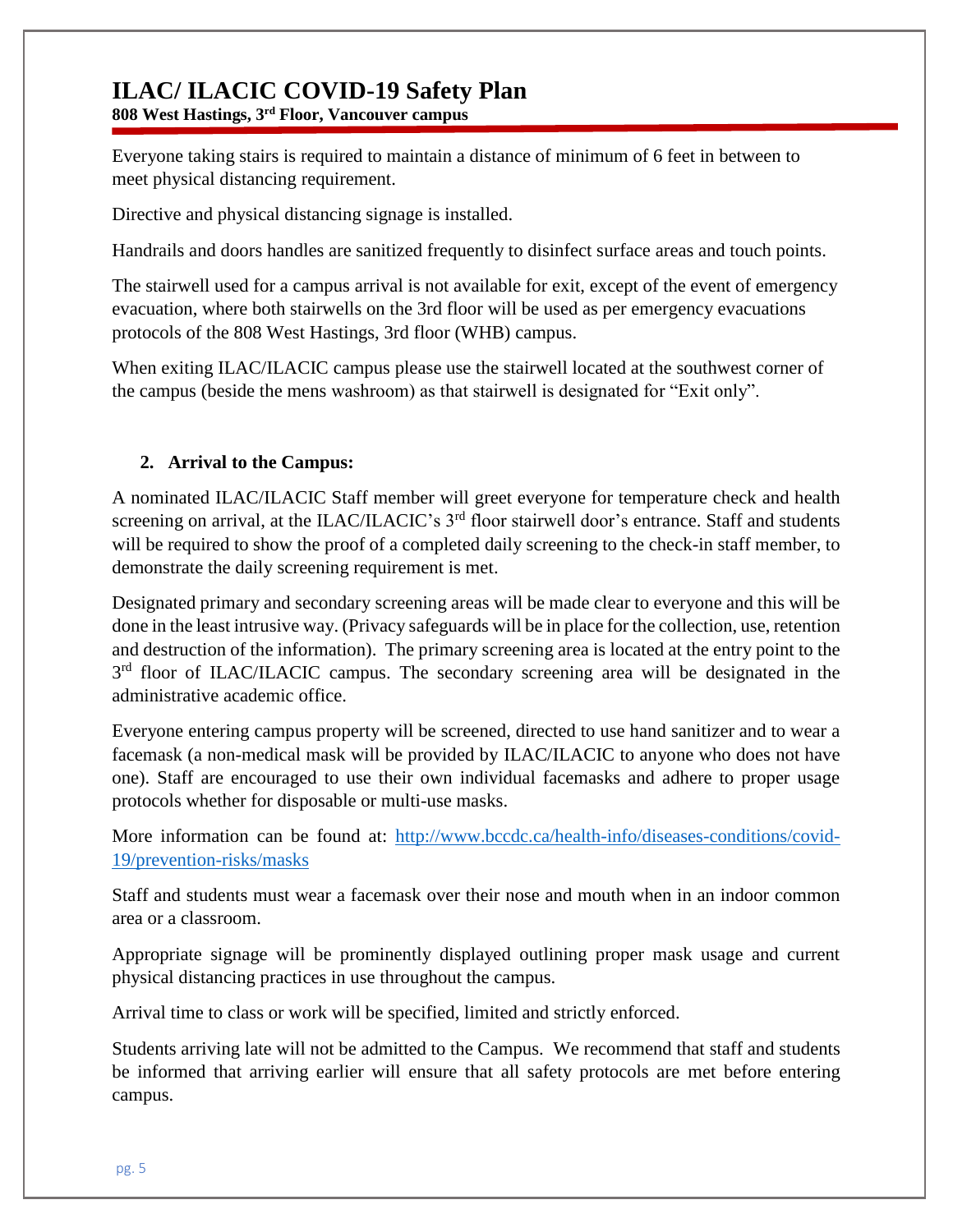**808 West Hastings, 3rd Floor, Vancouver campus**

ILAC/ILACIC Staff and students are encouraged to limit contact with others, as well as wear masks and observe physical distancing requirements when possible, including while on transit to and from school/work.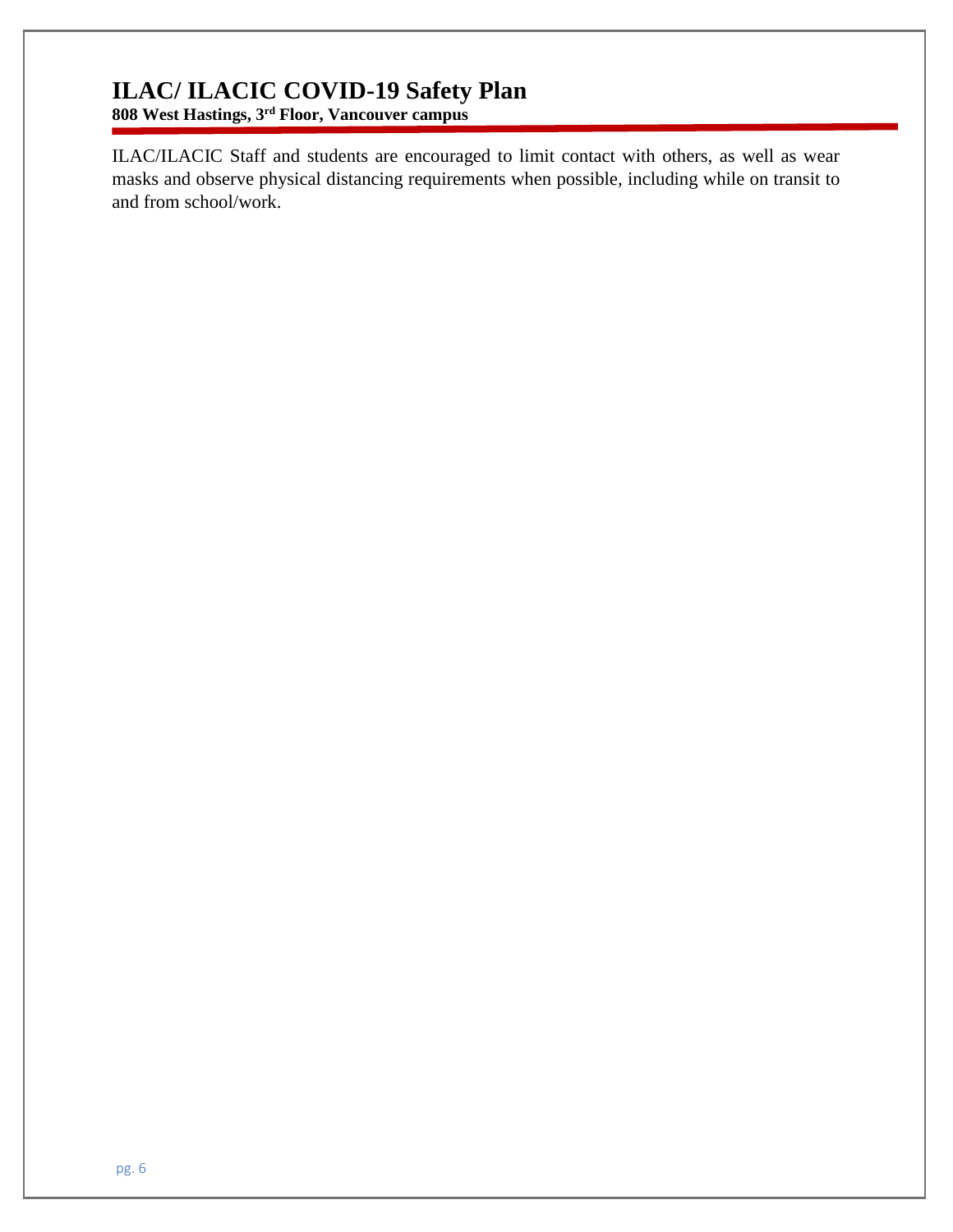**808 West Hastings, 3rd Floor, Vancouver campus**

## Help prevent the spread of COVID-19: How to use a mask



Wash your hands with soap and water for at least 20 seconds before touching the mask. If you don't have soap and water, use an alcoholbased hand sanitizer.



Inspect the mask to ensure it's not damaged.



Turn the mask so the coloured side is facing outward.



Put the mask over your face and if there is a metallic strip, press it to fit the bridge of your nose



Put the loops around each of your ears, or tie the top and bottom straps.



Make sure your mouth and nose are covered and there are no gaps. Expand the mask by pulling the bottom of it under your chin.



Press the metallic strip again so it moulds to the shape of your nose, and wash your hands again.



Don't touch the mask while you're wearing it. If you do, wash your hands.



Don't wear the mask if it gets wet or dirty. Don't reuse the mask. Follow correct procedure for removing the mask.

#### **Removing the mask**



Wash your hands with soap and water or use an alcohol-based hand sanitizer.



Lean forward to remove your mask. Touch only the ear loops or ties, not the front of the mask.



Dispose of the mask safely.



Wash your hands. If required, follow the procedure for putting on a new mask.

Note: Graphics adapted from BC Centre for Disease Control (BC Ministry of Health), "How to wear a face mask."

#### worksafebc.com

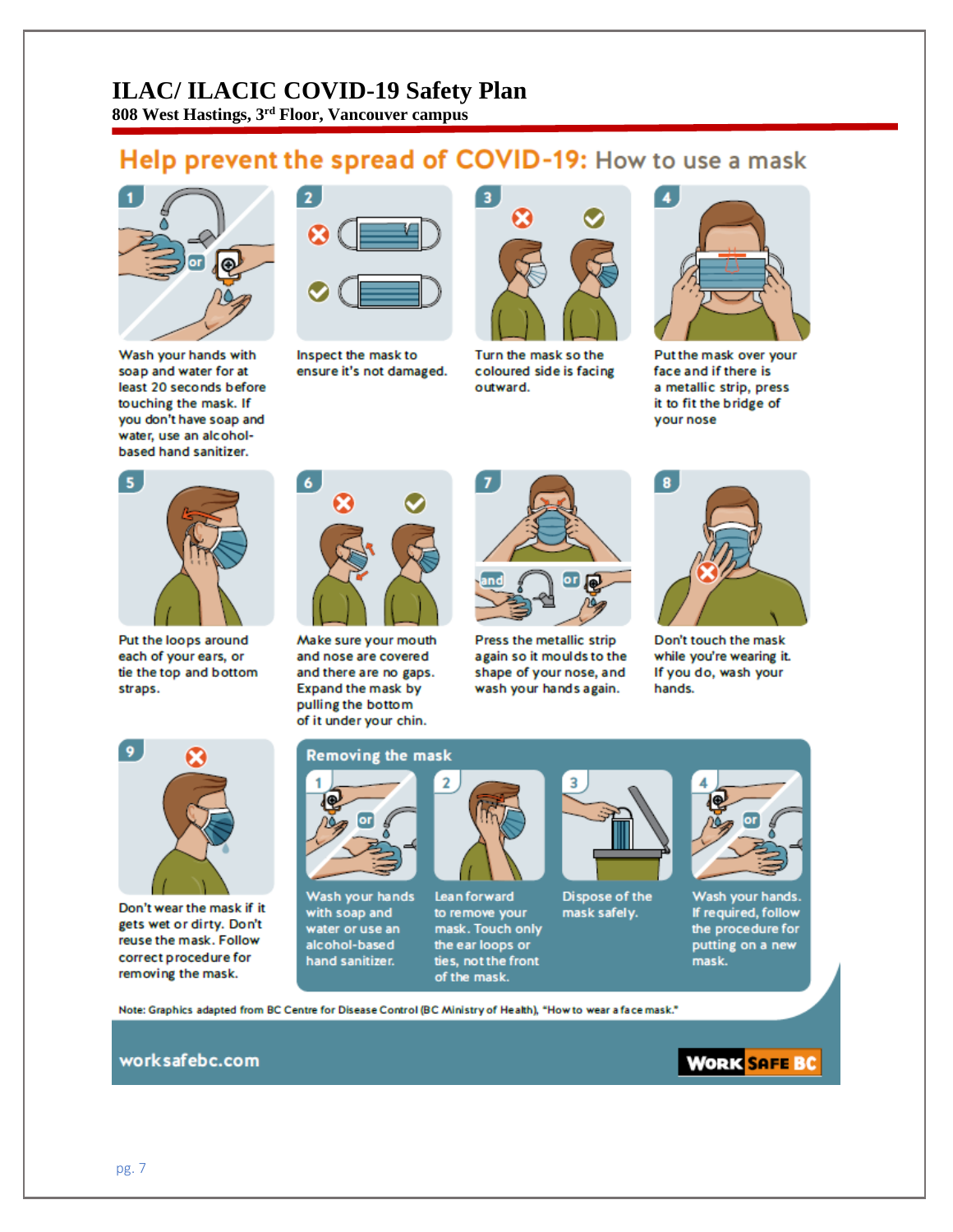**808 West Hastings, 3rd Floor, Vancouver campus**

#### **3. Entry Screening**

Non-invasive digital thermometers will be available and used by nominated ILAC/ILACIC staff.

Any person displaying a cough, shortness of breath or other known symptoms of COVID-19 or a temperature above 37.8 degrees Celsius will be required to undergo a secondary screening.

Everyone that enters the building will be asked how they are feeling upon arrival.

Any individual displaying an elevated temperature will not be admitted to the campus.

#### **4. Campus Operation**

On-campus pedestrian traffic is set as one directional flow where possible to reduce personal interactions.

Protocols to prevent students and staff from crowding together or congregating in indoor common areas and classrooms are established.

Remote work options for ILAC/ILACIC staff who are not required to be present on campus may be available.

Staggered schedules:

- ILAC/ILACIC staff will be grouped into teams that may or will work together to avoid a full blending of all staff
- ILAC/ILACIC Staff will be asked to stick to their respective schedule and not to visit the workplace unless requested.
- ILAC/ILACIC staff must not visit other ILAC/ILACIC campuses unless absolutely necessary.

Please do not bring friends or family members on site.

Where possible employees will be assigned to a single workstation in an effort to minimize crosscontamination.

Office space will be adapted to ensure that employees will keep physical distancing of at least 6 feet from each other and work stations are equipped with all essential sanitizing products such as hand sanitizers and disinfecting wipes so that staff members can disinfect surfaces/ work stations frequently before and after their scheduled shift.

[Occupancy limits](https://www.worksafebc.com/en/resources/health-safety/posters/help-prevent-spread-covid-19-occupancy-limit?lang=en) for classrooms, offices and washrooms are posted.

Chairs not in use in classrooms have been removed to ensure occupancy limits are not exceeded.

Group meetings will be conducted using the following platforms: Zoom, Teams, Skype, etc. to limit in-person contact.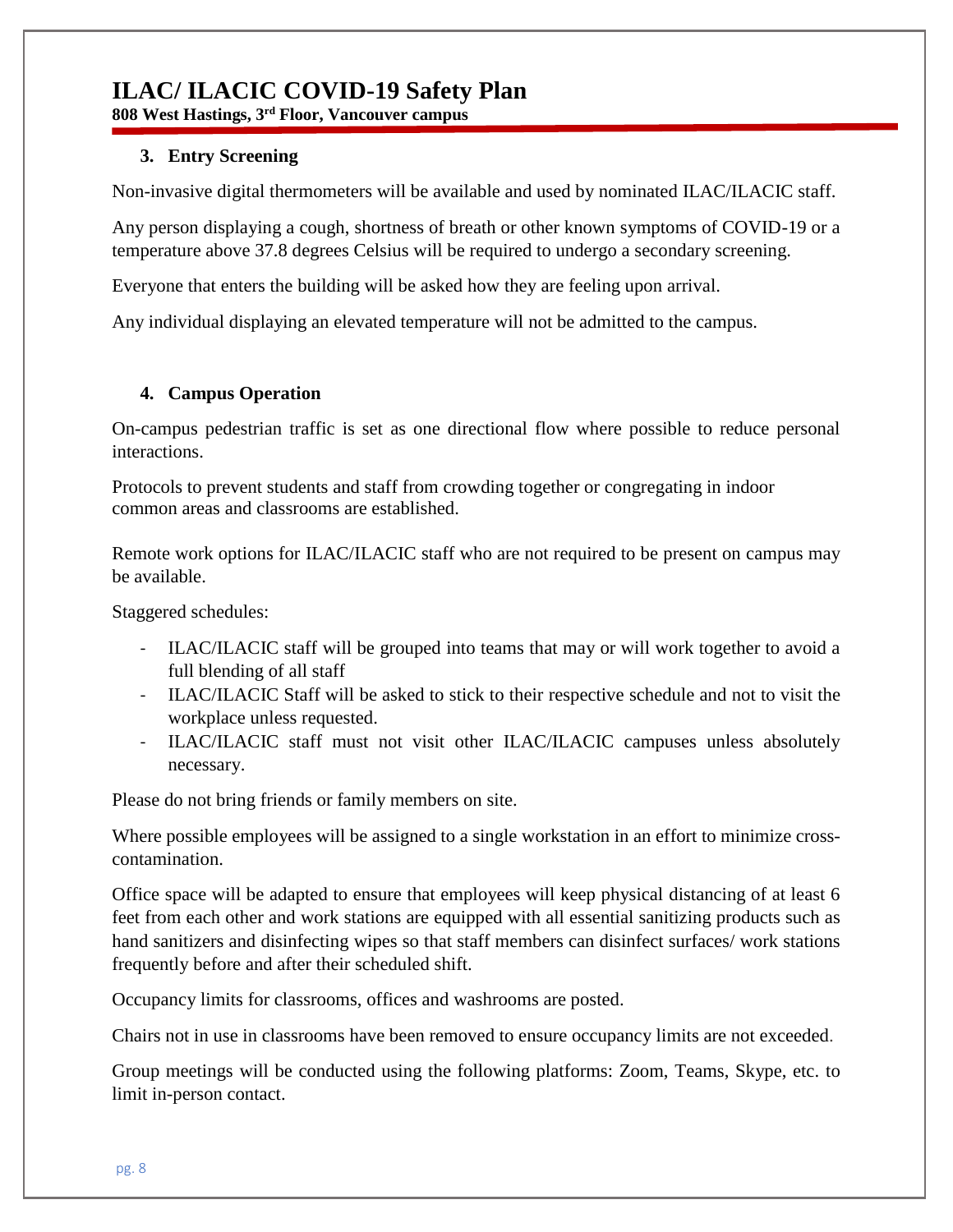**808 West Hastings, 3rd Floor, Vancouver campus**

If face-to-face meetings are required team members need to keep a distance of at least 6 feet and reduce the time of the meeting to a maximum of 15 minutes.

Close greetings like hugs or handshakes are not permitted for ILAC/ILACIC staff, students and visitors.

We encourage staff and students to bring and eat lunch at their workstation or outside.

No drinking or eating is allowed in a classroom. Students should step outside the classroom for food or beverage intake, and maintain a distance of 2m (6 feet) from others.

Food or drink sharing is discouraged. Teachers are required to remind students about this protocol.

Washing food containers and utensils on campuses is not allowed.

There will be no access to lunchrooms, lounges, kitchenettes, fridges, microwaves, or water fountains.

Coffee makers and kettles are also not available for use nor for individual use in classrooms, and/or campus offices.

Access to common areas is closed off until further notice. Appropriate advisory signage is posted.

Signage has been posted throughout our facilities to ensure all distancing protocols are followed, including signs at all entrance areas, front desks, offices, and washrooms.

In order to protect ILAC/ILACIC staff and students in higher traffic areas such as front desks, Plexiglass shields have been installed, where possible.

Use of copier machines is limited, and distributing paper handouts for students in class is not encouraged (please use the whiteboard). Copier machines' touch surfaces will be sanitized at regular intervals throughout the day. Please consider using hand sanitizer after each use of the copier machine.

ILAC/ILACIC Staff and students are instructed to keep and use a set of tools as their own, such as pens, staplers, headsets, etc.

[Hygiene practices](https://www.worksafebc.com/en/resources/health-safety/posters/help-prevent-spread-covid-19-handwashing?lang=en) that address the needs of the workplace and set the requirement to wash or sanitize hands after coming into contact with public items has been established, and respective signage is posted.

Handwashing policies and procedures for ILAC/ILACIC staff, students and visitors have been developed and established at all campuses. [Handwashing signage](https://www.worksafebc.com/en/resources/health-safety/posters/help-prevent-spread-covid-19-handwashing?lang=en) is posted near all sinks to promote good handwashing practices.

Staff are required to wash their hands frequently to reduce the risk of transmission.

Considerate use of personal protective equipment for COVID-19 is encouraged (please be mindful of environmental impact and possible supply limitations).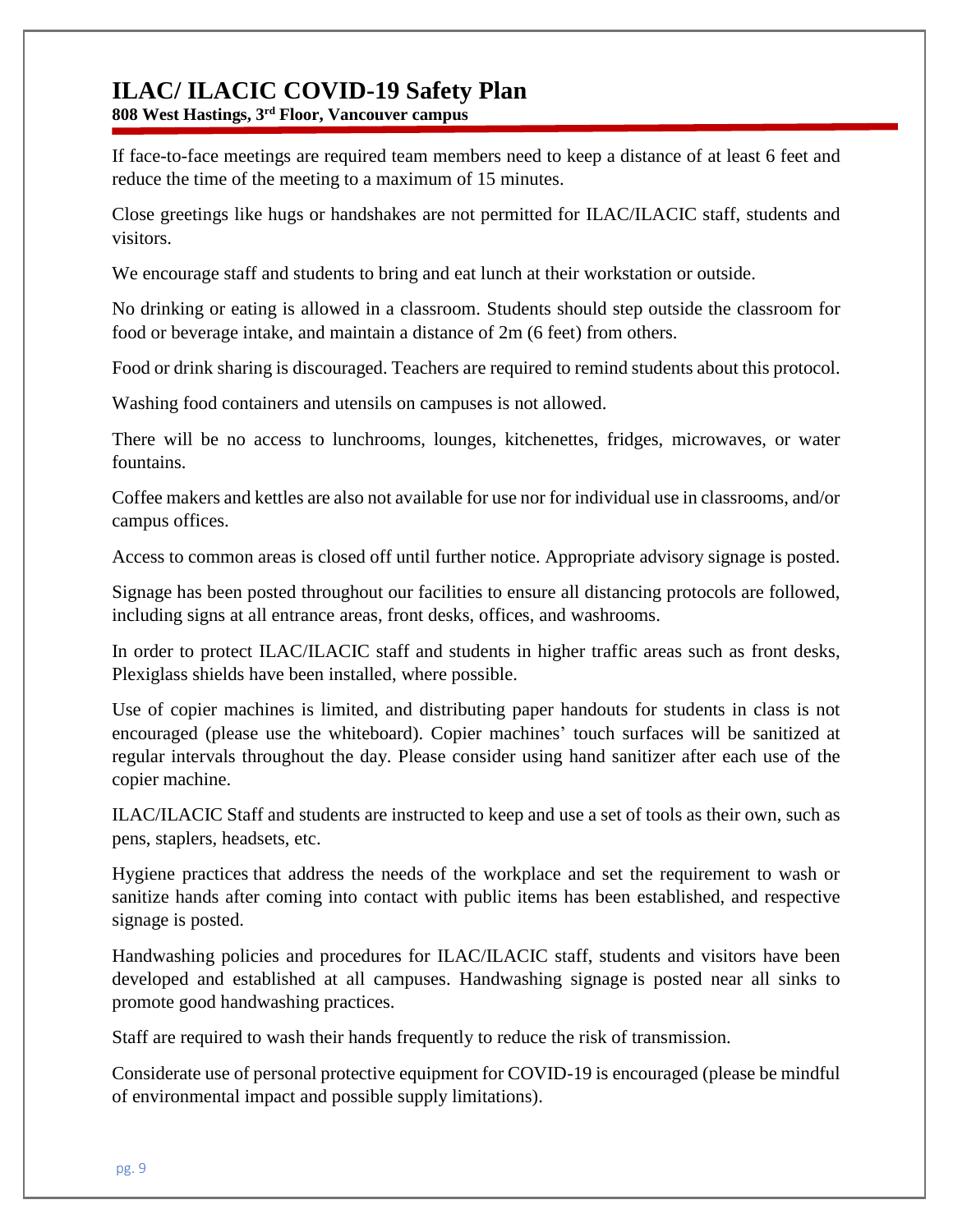**808 West Hastings, 3rd Floor, Vancouver campus**

#### **5. Classes**

ILAC/ILACIC has created a learning platform that combines online and in-person classes.

In-person classes will be offered 5 days per week to 5-9 students per a classroom as may be directed by ILAC/ILACIC administration.

Access to the building is only allowed for the duration of the class and timetables will be staggered to minimize encounters with other students.

Students will stay in the same class throughout class time and will interact only with one teacher who is assigned to the class.

For student services related requests students are encouraged to schedule an appointment with ILAC/ILACIC staff (meet virtually if possible), and to adhere to social distancing protocols, including observing maximum capacity limits in the student services areas and offices.

Hand sanitizer will be provided in each classroom for staff/student use (subject to availability). Please do not take hand sanitizers from their locations and educate students not to do so.

Group activities in class should be avoided to minimize physical contact and reduce shared items.

Teachers will be required to wipe classroom tables and chairs before and after each class. Teachers must also inform students that they are responsible for disposing of their own garbage (nothing left behind in classrooms). Other high touch surfaces, such as doorknobs will be disinfected at regular intervals throughout the day.

#### **6. Cleaning & Sanitizing Protocol**

ILAC/ILACIC works closely with the building management of the Campus and is using cleaning products and protocols that meet guidelines and are approved for use and effective against viruses, bacteria, and other airborne viruses. We are working with our vendors, distribution partners and suppliers to ensure an uninterrupted supply of these cleaning supplies and necessary PPE.

General cleaning and disinfecting of the premises occurs at least once a day. Frequently touched surfaces are cleaned and disinfected at least twice a day.

Daily cleaning of hands-on learning environments and touch points throughout the building is provided.

Sanitization of all stations at the beginning and end of each class.

Sanitization of student-facing counters.

Sanitation signage will be posted for employee/ student reference.

Hand sanitizer bottles and wipes to be supplied throughout the campus.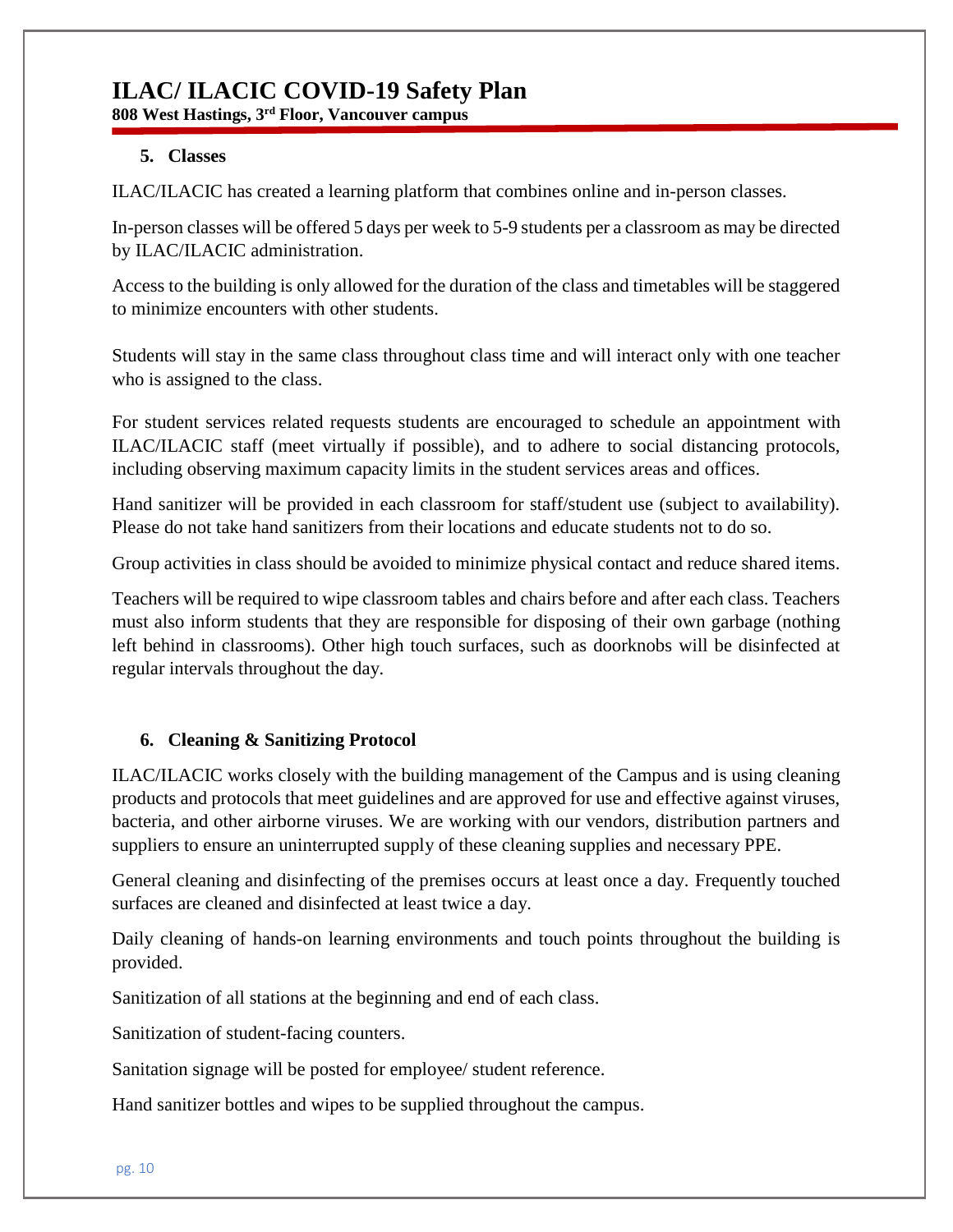**808 West Hastings, 3rd Floor, Vancouver campus**

Increased sanitation of the following areas:

Entry doors 

Garbage bins 

Increased sanitation of all restrooms with signage indicating maximum occupancy in a washroom at a time posted. Physical distancing signage and hand sanitizing protocols are posted inside the washrooms.

ILAC/ILACIC asks staff members to clean their workstations and high touch surfaces around working area at the beginning and end of shifts. The disinfecting wipes will be provided at each office and classroom, when available. Please consider rational use of cleaning supplies, such disinfecting wipes, to avoid shortages.

#### **7. Outside Visitors and Deliveries**

Non-essential in-person interaction between staff and visitors is minimized by using virtual meeting tools, email, and telephone.

If required, visits to the campuses will be prearranged and staggered with safety protocols communicated to the visitors before entry into the campus. Signage will be posted at the entrance.

Visitors will be informed to attend appointments alone and minimize time spent in waiting areas before their appointments. Arrivals earlier than 5 minutes are not available.

When booking appointments, visitors are reminded to reschedule if they experience symptoms typical of COVID-19 or are required to self-isolate.

A record of visitors to the campuses will be kept on a daily basis.

Signage has been posted to inform everyone of the measures in place.

Waiting areas are arranged to maintain physical distancing requirement. Plexiglass barriers between front desk staff and visitors have been installed.

Markings on the floor directing visitors where to stand when approaching the front desk have been installed.

All visitor-facing staff are provided with hand sanitizer for their use only.

No communal items, such brochures, flyers, magazines are offered.

Delivery areas are set at the front desks and reception areas. Contactless delivery to maintain physical distancing requirements is encouraged where possible.

Front desk staff are instructed to wear PPE when contactless delivery is not possible, use own pen when signature of the delivery is required, and use hand sanitizers or wash hands after receiving and unpacking the delivery items.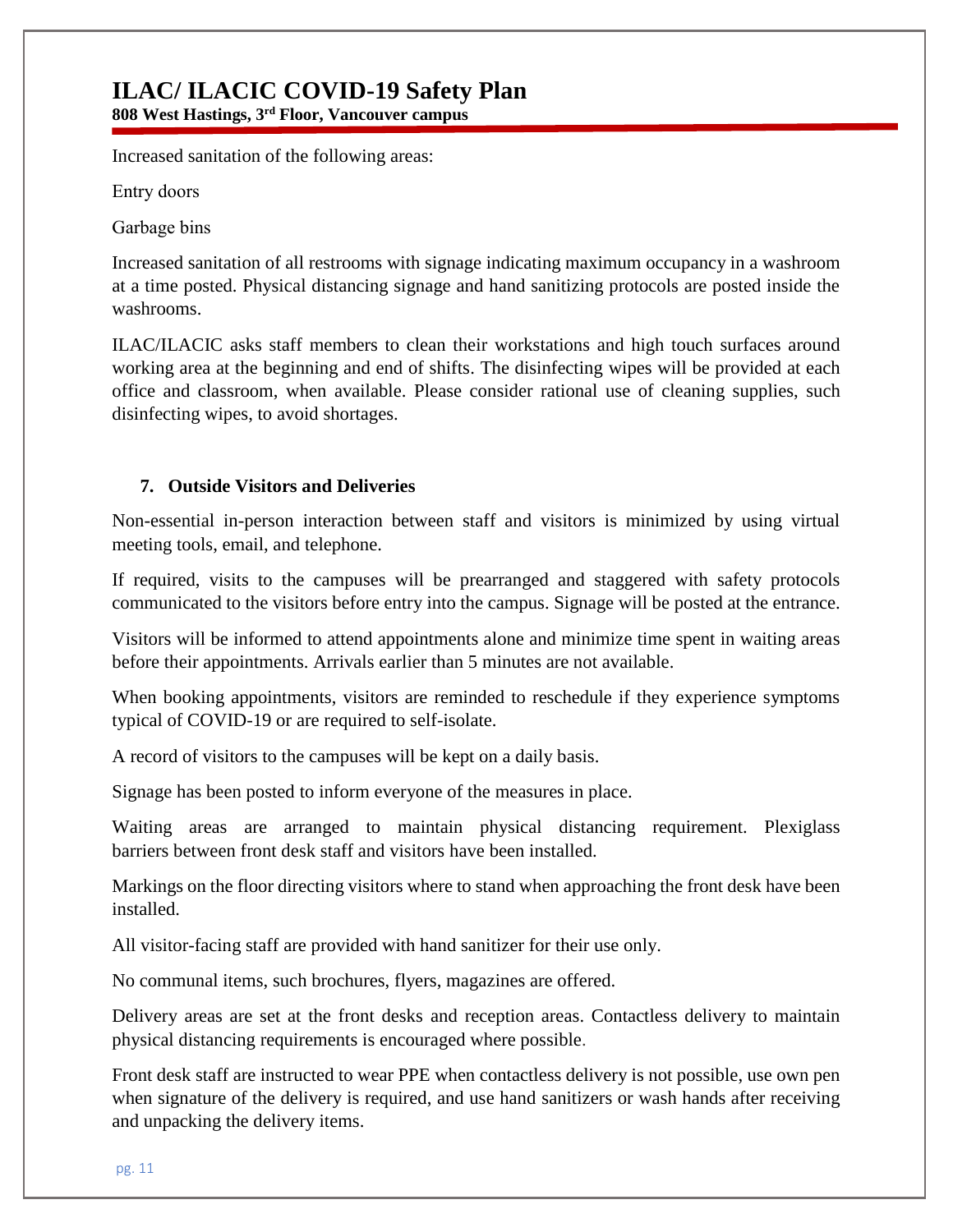**808 West Hastings, 3rd Floor, Vancouver campus**

#### **8. Protecting yourself and those around you**

COVID-19 is spread through close contact with others. Here are some helpful tips to help prevent the spread of germs at home or in the workplace:

Wash your hands often with soap and water or clean them using an alcohol-based hand sanitizer

Sanitize often, every time you touch new surfaces

Wash or sanitize hands after making or receiving deliveries

Sneeze and cough into your upper sleeve

If you use a tissue, discard immediately in general waste container(s) located at the common areas of the campus, and wash/sanitize your hands afterward.

Avoid touching your eyes, nose, or mouth.

Avoid contact with people who are sick.

Do not come to the campus if you are sick, and/or experience symptoms as fever, a dry cough, fatigue, chills, muscle pain, sore throat, a loss the sense of taste or smell, and difficulty of breathing or shortness of breath.

Avoid high-touch areas, where possible, or ensure you clean your hands afterwards.

Wash your clothes frequently.

If you are ill: notify your manager immediately, follow the self-assessment protocols and take the self-assessment test at <https://bc.thrive.health/covid19/en>

#### **9. Travel and Contact Log**

To protect our staff and students, ILAC/ILACIC limits visitors to campus by appointment only.

We insist that students follow the government guidelines in regards to non-essential travel.

Students arriving from outside of Canada will have to self-isolate for 14 days. For more details please visit:

[https://www2.gov.bc.ca/gov/content/safety/emergency-preparedness-response-recovery/covid-](https://www2.gov.bc.ca/gov/content/safety/emergency-preparedness-response-recovery/covid-19-provincial-support/self-isolation-on-return)[19-provincial-support/self-isolation-on-return](https://www2.gov.bc.ca/gov/content/safety/emergency-preparedness-response-recovery/covid-19-provincial-support/self-isolation-on-return)

ILAC/ILACIC recommends that staff and students keep a personal log of their daily travels and contacts to help with contact tracing if needed.

#### **10. If a case turns up at an ILAC/ILACIC campus. Case Management and Communication Plan**

In the event there is a positive case of COVID-19 at one of our campuses, we will need to follow the protocols established by the established by the Provincial and Federal Health and Government authorities.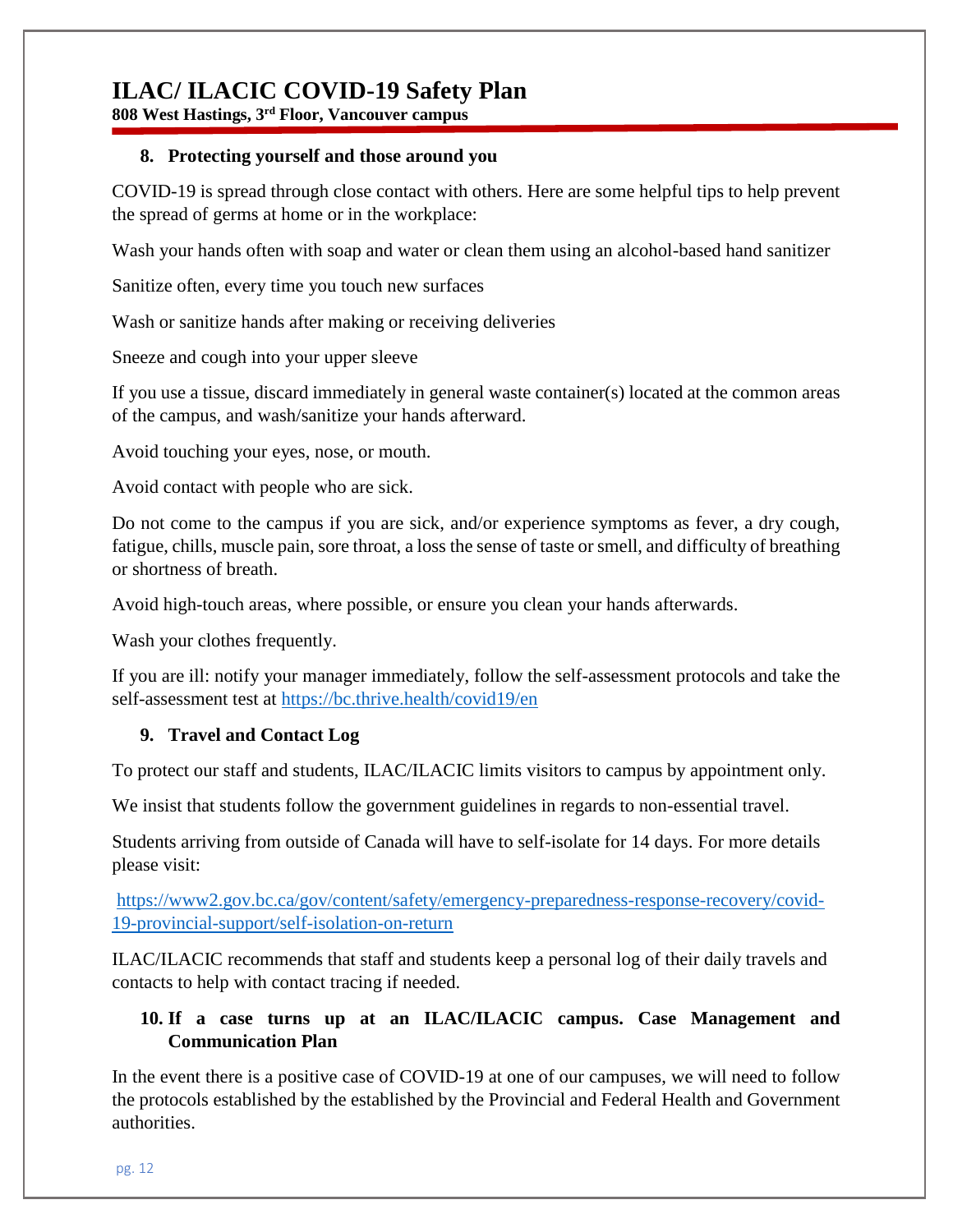**808 West Hastings, 3rd Floor, Vancouver campus**

Employees and students who have been in contact with affected person or working on the same campus will be notified straight away and will need to isolate for 14 days and follow the protocols below:

When managing any cases of COVID-19 affecting the ILAC/ILACIC community, ILAC/ILACIC will promptly inform the Vancouver Health authority and take the required steps, including: contacting and supporting any affected students, teachers, staff and visitors; updating the affected ILAC/ILACIC community through social media and the ILAC/ILACIC website; posting public notices in building entrances and public spaces; and closing any campuses as directed/if required by local health officials.

In addition, ILAC/ILACIC has retained an in-house registered nurse who has 20+ years of experience as a registered nurse combined with years of experience in complex case management, mental health, and student services to assist in case management and support.

#### **Communicating with the School Community**

Students, staff, and teachers have an interest in knowing when a COVID-19 positive case has been identified in their school.

Notice of any closures of classes, or campuses will be posted on the COVID-19 updates section of the ILAC/ILACIC website, along with other relevant information regarding COVID-19 at https://www. [ILAC/ILACIC.com/coronavirus-updates/.](https://www.ilac.com/coronavirus-updates/) In the event of a class, or campus closure, students, staff, and teachers will be notified immediately. Information provided to school communities will not identify any student, staff member, or teacher that has received a positive COVID-19 test.

#### **Support for ill Students and Accompanying Family Members, if any, during Quarantine**

ILAC/ILACIC has a support process in place should a student and or family member become ill during the quarantine period. In addition to the protocols listed in the above plan, the following steps are in place to support an ill student and accompanying family members, if any.

- Quarantined students are checked on daily by the homestay department and twice weekly by an in-house nurse. Should a student or family member indicate signs or symptoms of feeling unwell, our in-house nurse is immediately contacted.
- The in-house nurse will contact the student or accompanying family member and initiates a phone screening of symptoms, such as:
	- o Fever (temperature of 37.8°C or greater)
	- o New or worsening cough
	- o Shortness of breath
	- o Sore throat
	- o Difficulty swallowing
	- o Changes to sense of taste or smell
	- o Nausea/vomiting, diarrhea, abdominal pain
	- o Runny nose, or nasal congestion (not caused by seasonal allergies)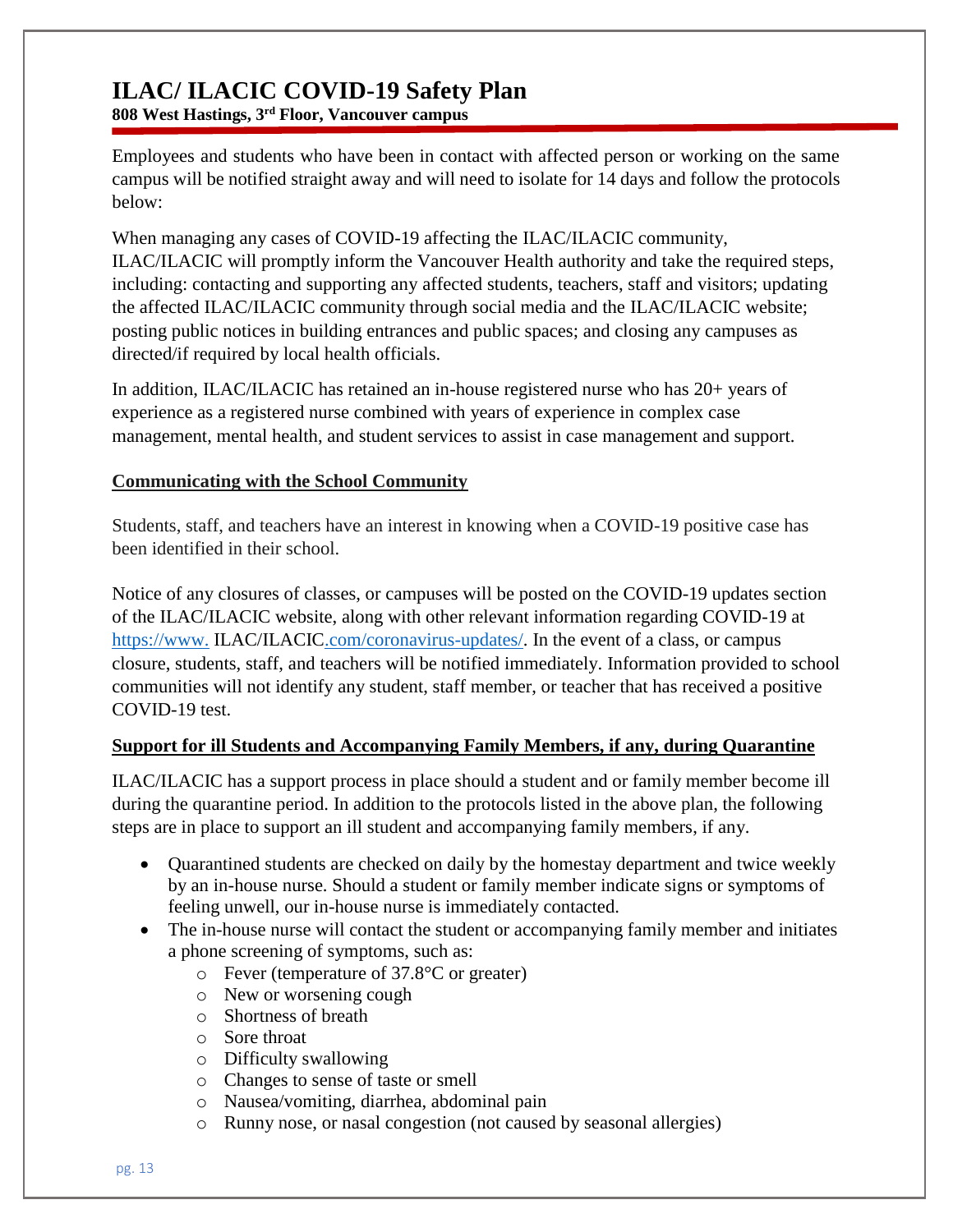**808 West Hastings, 3rd Floor, Vancouver campus**

- If any two of the above symptoms are present the nurse will assist the student in arranging transport to the nearest testing centre.
- Once the student is tested, deemed stable (no underlying medical conditions) and assessed by a health professional as safe to resume quarantine, the student will be returned to their quarantine location.
- Quarantine guidelines are explained again (in cases of 14 days re-starting) to ensure everyone is clear on instructions. Assistance with accessing Covid-19 results will also be provided.
- Communication with other departments involved will ensure the student has additional resources available to them to ensure they are comfortable during this period.
- The nurse will maintain daily contact with the student and/or family member(s) to monitor symptoms - any worsening of condition or new symptoms that may require medical attention.
- The nurse will maintain daily contact with the student to monitor and provide mental health and wellness support until the quarantine period is fulfilled and student is able to attend campus.
- All of the above steps and information will be documented in the quarantine case log and student file

#### **Management of ill Individuals on Campus**

Students, staff, and teachers are made aware of how to identify symptoms of COVID-19 and are instructed to speak to a staff member/their manager immediately if they feel ill.

If an individual, including students, staff, teachers, contractors, and visitors, becomes ill while on campus, it is recommended that:

- the ill person be taken to an empty classroom or office ("isolation room")
- anyone supporting the ill individual should maintain as much physical distance as possible
- the staff person supporting the individual should wear a mask and eye protection (mask, gloves, and face shield at minimum)
- hand hygiene and respiratory etiquette should be practiced while the ill individual is waiting to arrange transportation
- cleaning of the isolation room area and other affected areas of the school visited by the ill person should be conducted as soon as reasonably possible after the ill individual leaves
- advise the ill individual to seek medical advice, including the recommendation of testing for COVID-19 as appropriate or as advised by their medical provider/public health authority. Ensure direction is aligned with screening and return to school instruction
- $\bullet$  initiate communication protocols and plans to update and inform necessary stakeholders within the school community while maintaining confidentiality of the ill individual
- regular school functions can continue unless otherwise directed by the local public health authority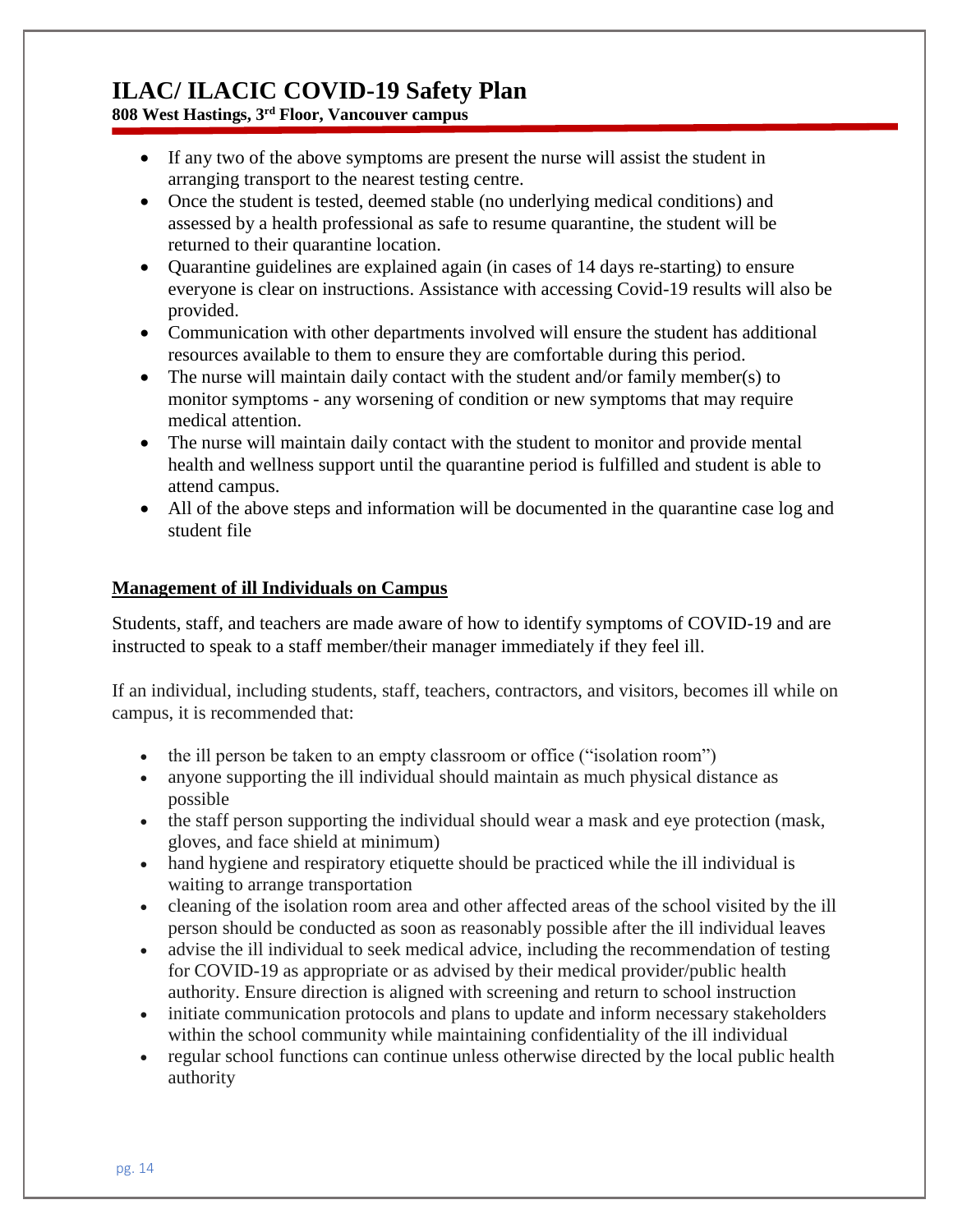**808 West Hastings, 3rd Floor, Vancouver campus**

A list of students and staff in the school who were in contact with/in the same cohort as the ill individual should be prepared. Those who are identified as potential close contacts should remain as one cohort. The local health authority will provide any further direction on testing and isolation of these contacts, if necessary. In most instances testing and isolation would only be recommended for contacts of a confirmed COVID-19 diagnosis.

#### **If COVID-19 is Confirmed on Campus**

The following steps will be taken immediately by management upon confirmation that a student, staff member, or teacher has tested positive for COVID-19 in the school/workplace:

- School Director to be notified immediately, who will then notify the Senior Management team.
- Senior Management will contact the applicable public health authority to seek guidance on how best to proceed (call 811).
- Following the advice of the public health authority, school management will ensure that affected persons are immediately sent home to isolate and await guidance on further isolation/ testing requirements. Students, staff, and teachers who have been in contact with someone who has tested positive for COVID-19 will be instructed to self-monitor for symptoms, and to call 811 if required (with ILAC/ILACIC's assistance if needed) for further guidance.
- Senior management will initiate contact tracing within the school and arrange for temporary closure of affected classroom(s) and/or campus for deep cleaning. If necessary, this may include a temporary campus shutdown (minimum 3 days) with a shift of classes back to online delivery format for duration of shutdown.
- Senior Management will communicate any critical information to all students, staff, and teachers through email and updates on our website and social media.

#### **Management of individuals exposed to COVID-19 outside of the school**

Situations will arise where students, staff, or teachers may be exposed to COVID-19 outside of the school environment (for example, exposure to family or household members that don't attend the school, social contacts outside of school). Household members and others who live with the individual who has tested positive should isolate for 14 days and follow the guidance of the public health authority.

Students who are required to self-isolate or quarantine will have access to lessons online until it is deemed safe for them to return to school.

#### **If a Student Presents with Symptoms of COVID-19 at their Post-Quarantine Accommodation Site**

In the event that a student demonstrates symptoms of COVID-19 in their post-quarantine accommodation site, the following steps will be followed: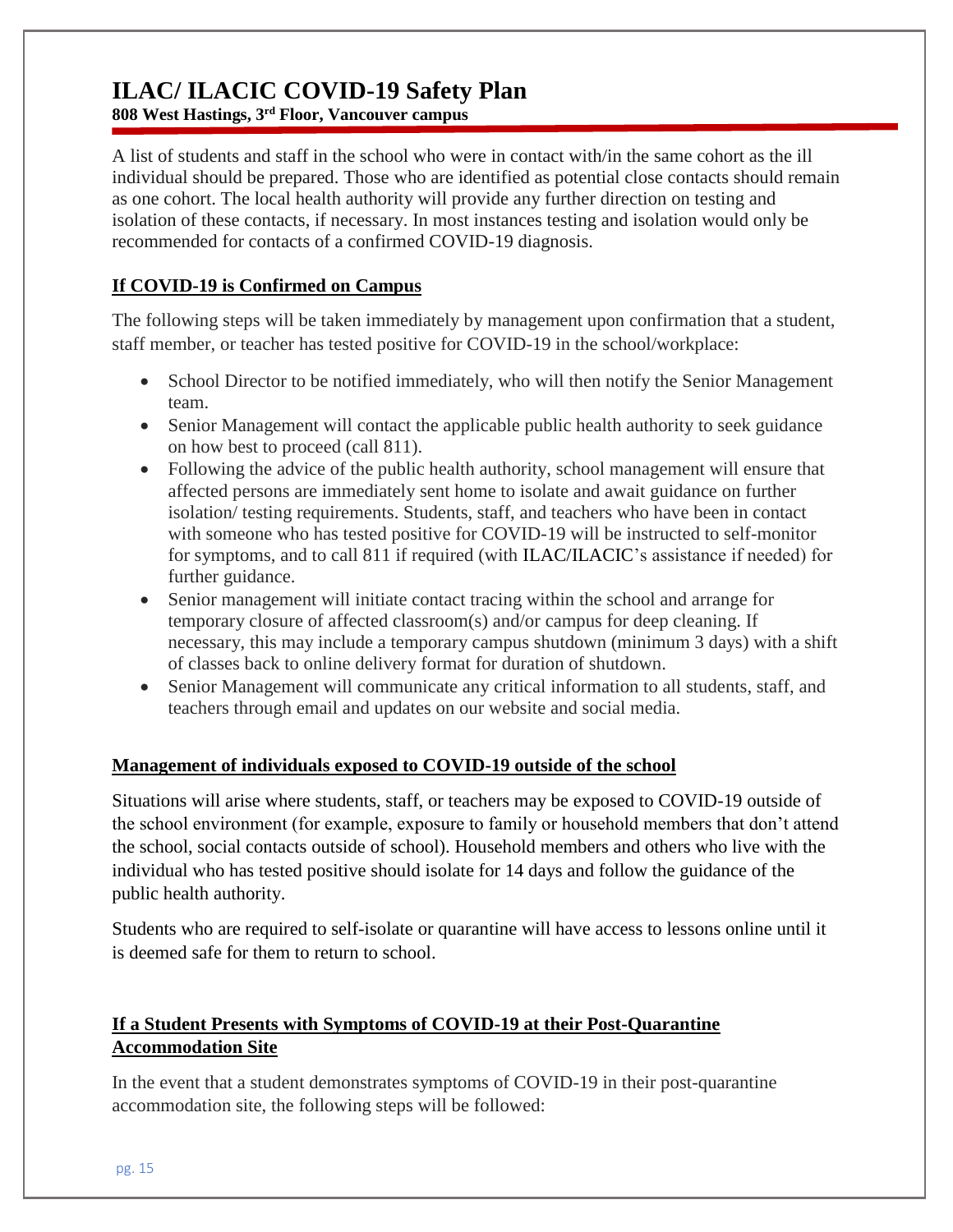**808 West Hastings, 3rd Floor, Vancouver campus**

- The student must isolate immediately in their bedroom, informing the school and/or homestay or residence contact immediately.
- If the student is in a residence or school contracted homestay, the school management will contact the residence/homestay contact, to ensure clear communication of the situation.
- Homestay or residence contact will separate all other members of the household (in an outdoor common space if possible), to ensure they do not come into contact with the student, or any surfaces/areas the student has touched.
- Persons that have come into close contact with the student, specifically those in the student's class or "cohort", would be advised to self-monitor for symptoms and may be required to self-isolate for 14 days if advised by the public health authority.
- Together with the assigned school management member, the student will contact the local health authority, and take the recommended steps (go to the hospital, continue selfisolation, proceed to an assessment center for testing etc.).
- A thorough, professional cleaning of all areas the student has occupied will take place, and any other rooms and areas they have frequented.
- Assigned school staff will then continue to closely monitor the student, homestay contact, and all other students, staff, and teachers considered at risk, implementing risk assessment measures, such as taking temperatures of all students daily and further ensuring they are aware of symptoms to be aware of.
- If the student tests positive for COVID-19, all homestay contacts will be tested, as well as school contacts identified as at risk by the local health authority.

#### **Return to School**

While an individual suspected to have COVID-19 is **waiting for test results they must be in isolation and cannot attend school in person**. The individual can attend school virtually if they feel well enough to participate.

Any student or staff member who has tested positive for COVID-19, or who is required to selfisolate, will not be allowed to return to school until the return date advised by the public health authority.

Individuals who have had a COVID-19 test because of symptoms, but who test negative should not return to school until at least 24 hours after their symptoms have resolved.

#### **If an ill individual does not have COVID-19**

For an ill individual who has a known alternative diagnosis provided by a health care provider, return to school can occur when symptoms are resolved for at least 24 hours.

#### **11. Training and documentation**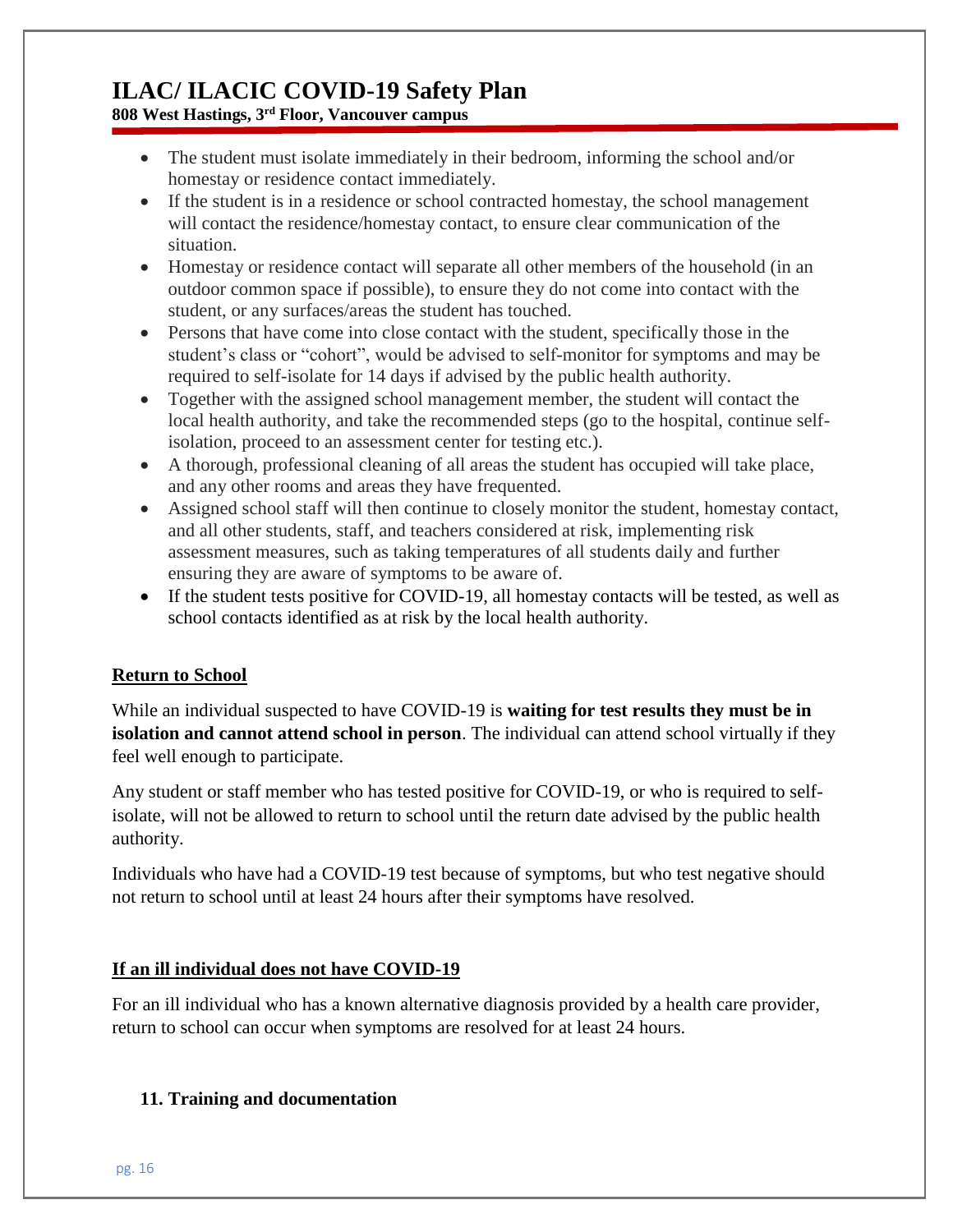**808 West Hastings, 3rd Floor, Vancouver campus**

All ILAC/ILACIC staff is trained on:

- The risk of exposure to COVID-19 and the signs and symptoms of the disease.
- Safe work procedures or instruction to be followed, including hand washing and cough/sneeze etiquette.
- How to report an exposure to or symptoms of COVID-19.
- Changes made to work policies, practices, and procedures due to the COVID-19 pandemic and keep records of that training.

Document COVID-19 related meetings and post minutes.

Keep records of instruction and training provided to workers regarding COVID-19, as well as reports of exposure and first aid records.

#### **12. Safety Responsibilities by role**

#### **ILAC/ILACIC COVID-19 Committee**

- Select, implement, and document risk assessments and appropriate site-specific control measures.
- Ensure that all resources (information, authorization of administrative changes, technology, training, human resources) and materials (personal protective equipment, equipment, cleaning and disinfecting products and systems) required to implementation and maintenance of the COVID-19 Safety plan are made available as practical when required.
- Ensure that supervisors and workers are informed about the content of safety policies.
- Conduct a periodic review the effectiveness of the plan. This includes a review of the available control technologies to ensure that these are selected and used when practical.
- Maintain records of training and inspections.
- Re-examine all tasks in the workplace, especially those that require the direct care of students, and ensure that safe work procedures are updated with COVID-19 practices.
- Where possible, have workers perform only essential tasks to maintain the student's education and well-being. Tasks that are non-essential should be put on hold until directed otherwise by the provincial health officer.

#### **Supervisors (managers and campus managers)**

- Ensure that workers are knowledgeable regarding the controls required to minimize their risk of exposure to COVID-19.
- Direct work in a manner that eliminates or minimizes the risk to workers.
- Post or relay educational and informational material in an accessible area for workers to review.

#### **Workers (teachers, administrative and support staff, and outside contractors)**